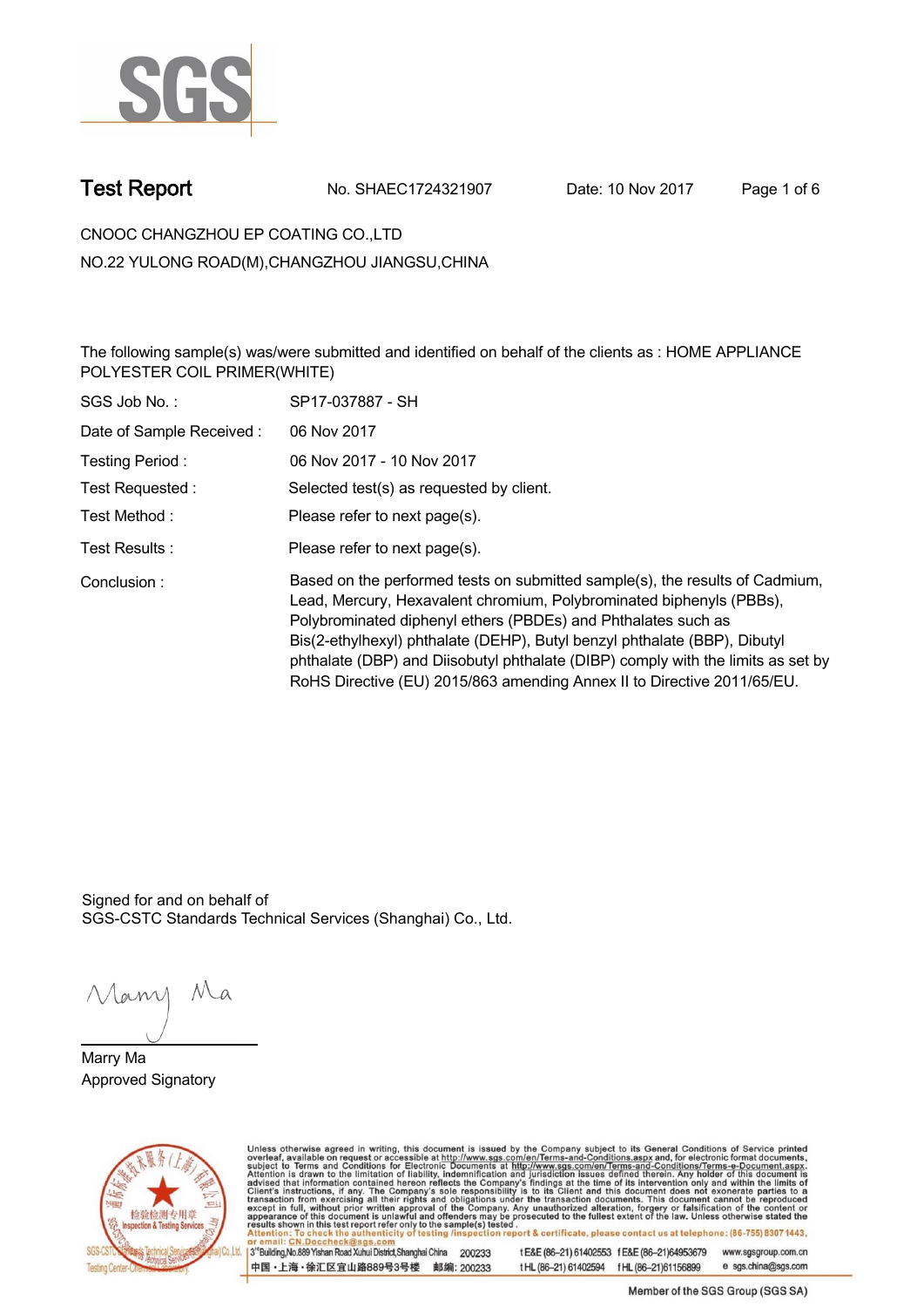

**Test Report. No. SHAEC1724321907 Date: 10 Nov 2017. Page 2 of 6.**

**Test Results :.**

**Test Part Description : .**

| Specimen No.    | SGS Sample ID    | <b>Description</b> |
|-----------------|------------------|--------------------|
| SN <sub>1</sub> | SHA17-243219.005 | White liquid       |

**Remarks :.(1) 1 mg/kg = 0.0001% .**

**(2) MDL = Method Detection Limit .**

**(3) ND = Not Detected ( < MDL ) .**

**(4) "-" = Not Regulated .**

## **RoHS Directive (EU) 2015/863 amending Annex II to Directive 2011/65/EU.**

**Test Method :. With reference to IEC 62321-4:2013, IEC62321-5:2013, IEC62321-7-2:2017 , IEC 62321-6:2015 and IEC62321-8:2017, analyzed by ICP-OES , UV-Vis and GC-MS . .**

| <u>Test Item(s)</u>          | <u>Limit</u>             | <u>Unit</u> | <b>MDL</b>               | 005       |
|------------------------------|--------------------------|-------------|--------------------------|-----------|
| Cadmium (Cd)                 | 100                      | mg/kg       | $\overline{c}$           | <b>ND</b> |
| Lead (Pb)                    | 1000                     | mg/kg       | 2                        | <b>ND</b> |
| Mercury (Hg)                 | 1000                     | mg/kg       | 2                        | ND        |
| Hexavalent Chromium (Cr(VI)) | 1000                     | mg/kg       | 8                        | ND        |
| Sum of PBBs                  | 1000                     | mg/kg       | $\overline{\phantom{a}}$ | <b>ND</b> |
| Monobromobiphenyl            | -                        | mg/kg       | 5                        | <b>ND</b> |
| Dibromobiphenyl              | $\overline{\phantom{0}}$ | mg/kg       | 5                        | <b>ND</b> |
| Tribromobiphenyl             | $\overline{\phantom{0}}$ | mg/kg       | 5                        | <b>ND</b> |
| Tetrabromobiphenyl           | -                        | mg/kg       | 5                        | ND        |
| Pentabromobiphenyl           | $\overline{\phantom{0}}$ | mg/kg       | 5                        | ND        |
| Hexabromobiphenyl            | -                        | mg/kg       | 5                        | ND        |
| Heptabromobiphenyl           | $\overline{\phantom{a}}$ | mg/kg       | 5                        | <b>ND</b> |
| Octabromobiphenyl            | -                        | mg/kg       | 5                        | <b>ND</b> |
| Nonabromobiphenyl            | -                        | mg/kg       | 5                        | ND        |
| Decabromobiphenyl            | $\overline{a}$           | mg/kg       | 5                        | <b>ND</b> |
| Sum of PBDEs                 | 1000                     | mg/kg       | $\overline{\phantom{a}}$ | <b>ND</b> |
| Monobromodiphenyl ether      | -                        | mg/kg       | 5                        | ND        |
| Dibromodiphenyl ether        | ۰                        | mg/kg       | 5                        | <b>ND</b> |
| Tribromodiphenyl ether       | -                        | mg/kg       | 5                        | ND        |
| Tetrabromodiphenyl ether     |                          | mg/kg       | 5                        | <b>ND</b> |



Unless otherwise agreed in writing, this document is issued by the Company subject to its General Conditions of Service printed overleaf, available on request or accessible at http://www.sgs.com/en/Terms-and-Conditions.asp

3<sup>rd</sup>Building, No.889 Yishan Road Xuhui District, Shanghai China 200233 中国·上海·徐汇区宜山路889号3号楼 邮编: 200233 t E&E (86-21) 61402553 f E&E (86-21)64953679 www.sgsgroup.com.cn

t HL (86-21) 61402594 f HL (86-21) 61156899 e sgs.china@sgs.com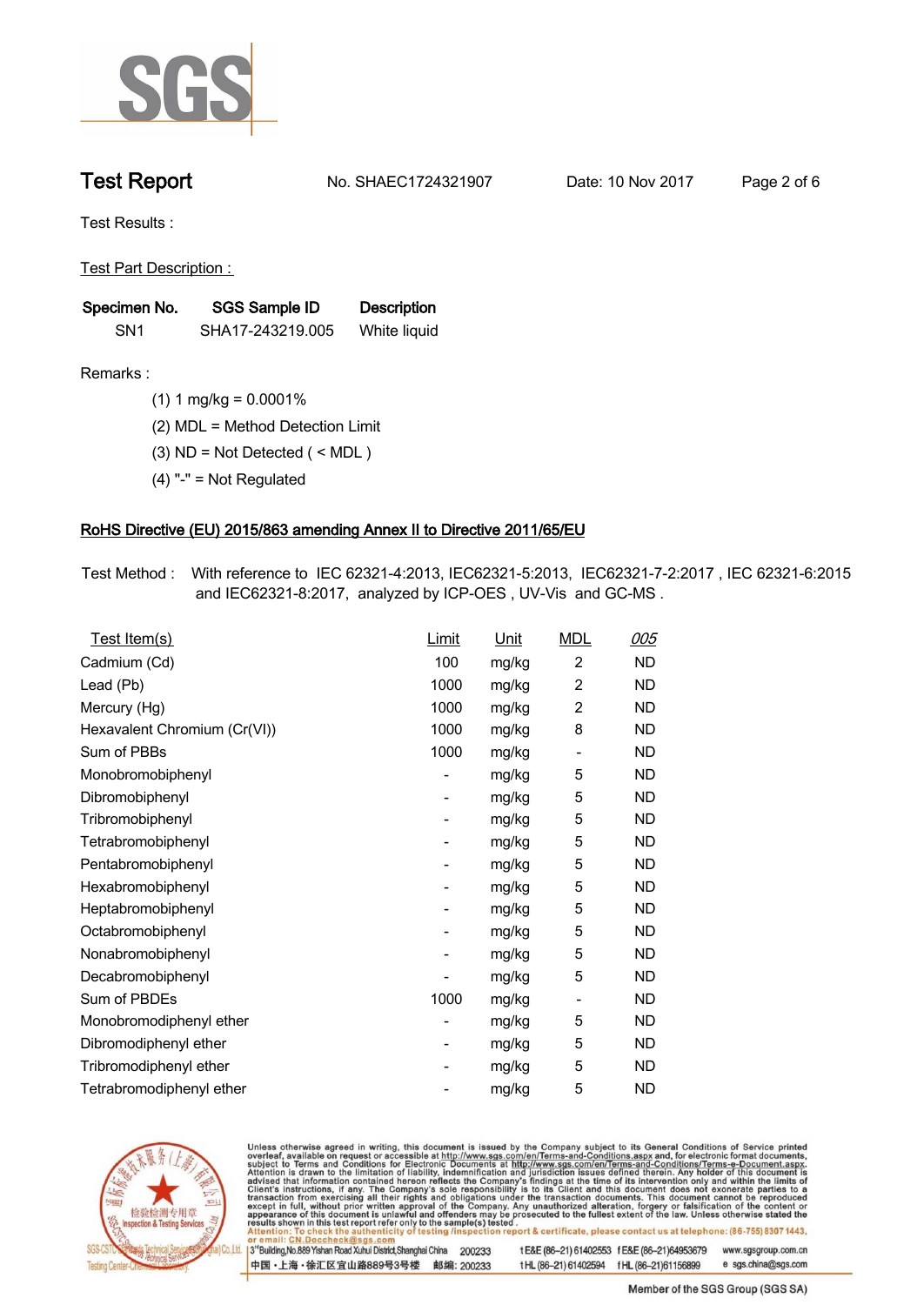

**Test Report. No. SHAEC1724321907** Date: 10 Nov 2017 Page 3 of 6

| Test Item(s)                      | Limit                    | <u>Unit</u> | <b>MDL</b> | 005       |
|-----------------------------------|--------------------------|-------------|------------|-----------|
| Pentabromodiphenyl ether          | $\overline{\phantom{a}}$ | mg/kg       | 5          | <b>ND</b> |
| Hexabromodiphenyl ether           | $\overline{\phantom{a}}$ | mg/kg       | 5          | <b>ND</b> |
| Heptabromodiphenyl ether          | $\overline{\phantom{a}}$ | mg/kg       | 5          | <b>ND</b> |
| Octabromodiphenyl ether           | ۰                        | mg/kg       | 5          | <b>ND</b> |
| Nonabromodiphenyl ether           | $\overline{\phantom{a}}$ | mg/kg       | 5          | <b>ND</b> |
| Decabromodiphenyl ether           | ۰                        | mg/kg       | 5          | <b>ND</b> |
| Di-butyl Phthalate (DBP)          | 1000                     | mg/kg       | 50         | <b>ND</b> |
| Benzyl Butyl Phthalate (BBP)      | 1000                     | mg/kg       | 50         | <b>ND</b> |
| Di-2-Ethyl Hexyl Phthalate (DEHP) | 1000                     | mg/kg       | 50         | <b>ND</b> |
| Diisobutyl Phthalates (DIBP)      | 1000                     | mg/kg       | 50         | <b>ND</b> |

**Notes :.**

**(1) The maximum permissible limit is quoted from RoHS Directive (EU) 2015/863. IEC 62321 series is equivalent to EN 62321 series**

 **http://www.cenelec.eu/dyn/www/f?p=104:30:1742232870351101::::FSP\_ORG\_ID,FSP\_LANG\_ID: 1258637,25**

**(2) On 4 June 2015, Commission Directive (EU) 2015/863 was published in the Official Journal of the European Union (OJEU) to include the phthalates BBP, DBP, DEHP and DIBP into ANNEX II of the Rohs Recast Directive. The new law restricts each phthalate to no more than 0.1% in each homogeneous material of an electrical product.** 

**(3) The restriction of DEHP, BBP, DBP and DIBP shall apply to medical devices, including in vitro medical devices, and monitoring and control instruments, including industrial monitoring and control instruments, from 22 July 2021.**

**(4) The restriction of DEHP, BBP, DBP and DIBP shall not apply to cables or spare parts for the repair, the reuse, the updating of functionalities or upgrading of capacity of EEE placed on the market before 22 July 2019, and of medical devices, including in vitro medical devices, and monitoring and control instruments, including industrial monitoring and control instruments, placed on the market before 22 July 2021.** 

**(5) The restriction of DEHP, BBP and DBP shall not apply to toys which are already subject to the restriction of DEHP, BBP and DBP through entry 51 of Annex XVII to Regulation (EC) No 1907/2006. .**

 **Result shown is of the total weight of wet sample. .**



Unless otherwise agreed in writing, this document is issued by the Company subject to its General Conditions of Service printed overleaf, available on request or accessible at http://www.sgs.com/en/Terms-and-Conditions.asp results shown in this test report refer only to the sample(s) tested report & certificate, please contact us at telephone: (86-755) 8307 1443,

3<sup>rd</sup> Building, No.889 Yishan Road Xuhui District, Shanghai China 200233 中国·上海·徐汇区宜山路889号3号楼 邮编: 200233 t E&E (86-21) 61402553 f E&E (86-21)64953679 www.sgsgroup.com.cn e sgs.china@sgs.com tHL (86-21) 61402594 fHL (86-21) 61156899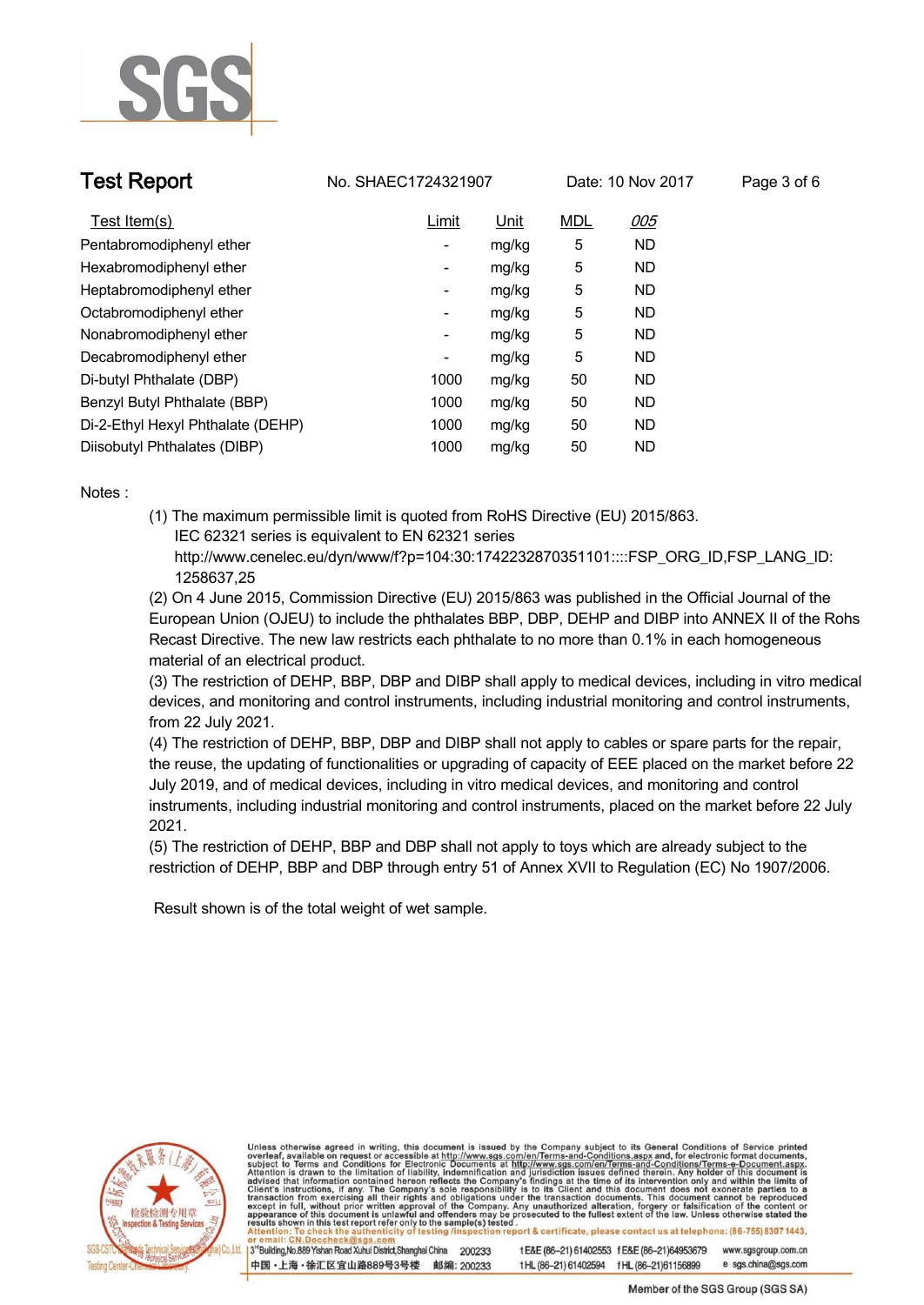

**Test Report. No. SHAEC1724321907** Date: 10 Nov 2017 Page 4 of 6

## **ATTACHMENTS**

# **Pb/Cd/Hg/Cr6+/PBBs/PBDEs Testing Flow Chart**

1) Name of the person who made testing: Meria Jin/Gary Xu/ Xiaolong Yang/Sielina Song

2) Name of the person in charge of testing: Jan Shi/Jessy Huang/Luna Xu/Shara Wang

3) These samples were dissolved totally by pre-conditioning method according to below flow chart. (Cr6+ and PBBs/PBDEs test method excluded)

Sample Preparation Sample Measurement **Pb/Cd/Hg/Cr PBBs/PBDEs and PBBs/PBDEs** Acid digestion with Sample solvent Nonmetallic Metallic microwave / extraction material material hotplate ABS/PC/PVC **Others** ↓ Concentration/  $\sqrt{2\pi}$ Boiling water **Filtration** Dilution of extraction Dissolving by Digesting at extraction solution 150~160°C ultrasonicatio Adding 1,5-  $\sqrt{a^2+a^2}$ Solution Residue **Filtration** diphenylcarb Digesting at Separating to azide for get aqueous 60°C by color 1) Alkali Fusion / ultrasonicatio phaseGC-MS  $\frac{1}{2}$ Dry Ashing <u>n Samud K</u> 2) Acid to UV-Vis. DATA dissolvered and the second pH adjustment DATA ICP-OES/AAS Adding 1,5 diphenylcarbazide for color DATA development and the state of the state of the state of the state of the state of the state of the state of the UV-Vis DATA



Unless otherwise agreed in writing, this document is issued by the Company subject to its General Conditions of Service printed overleaf, available on request or accessible at http://www.sgs.com/en/Terms-and-Conditions.asp on report & certificate, please contact us at telephone: (86-755) 8307 1443, esting /ins

13<sup>rd</sup> Building, No.889 Yishan Road Xuhui District, Shanghai China 200233 中国·上海·徐汇区宜山路889号3号楼 邮编: 200233 tE&E (86-21) 61402553 fE&E (86-21)64953679 www.sgsgroup.com.cn

t HL (86-21) 61402594 f HL (86-21)61156899 e sgs.china@sgs.com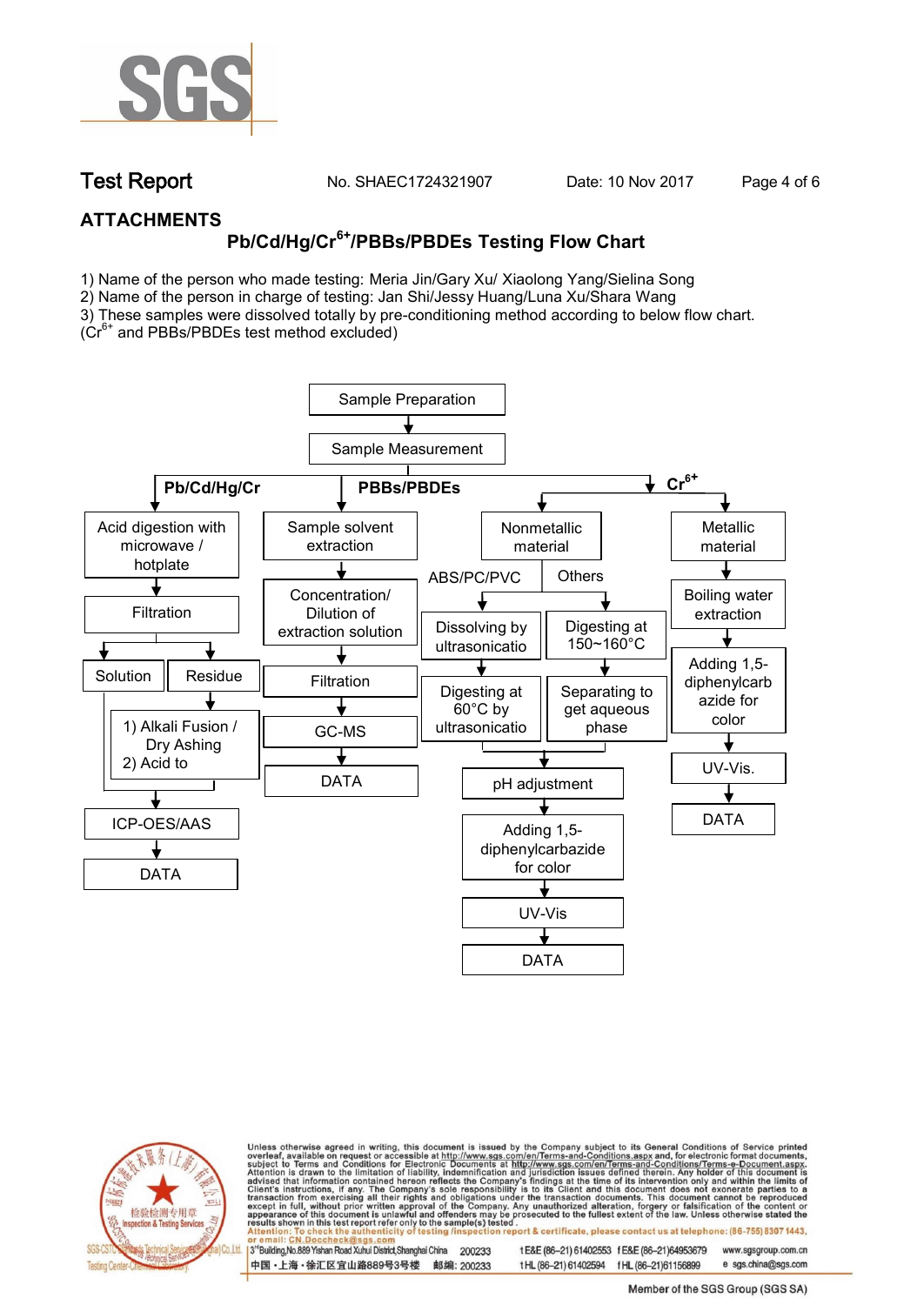

**Test Report. No. SHAEC1724321907 Date: 10 Nov 2017. Page 5 of 6.**

## **ATTACHMENTS**

## **Phthalates Testing Flow Chart**

- 1) Name of the person who made testing: Sherlock Gao
- 2) Name of the person in charge of testing: Jessy Huang





Unless otherwise agreed in writing, this document is issued by the Company subject to its General Conditions of Service printed overleaf, available on request or accessible at http://www.sgs.com/en/Terms-and-Conditions.asp

3<sup>rd</sup>Building, No.889 Yishan Road Xuhui District, Shanghai China 200233 中国·上海·徐汇区宜山路889号3号楼 邮编: 200233 t E&E (86-21) 61402553 f E&E (86-21)64953679 www.sgsgroup.com.cn t HL (86-21) 61402594 f HL (86-21) 61156899 e sgs.china@sgs.com